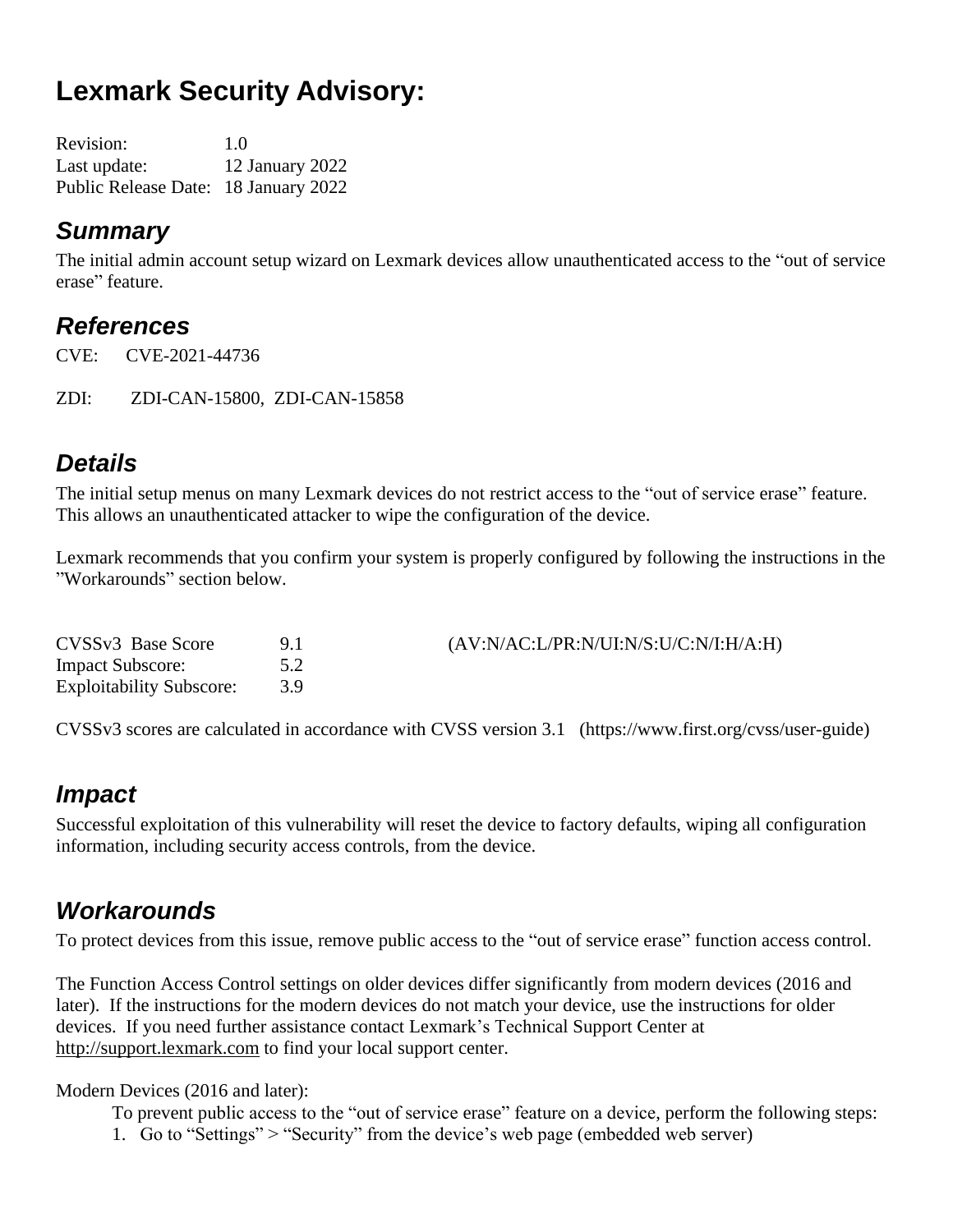- 2. Under the "Public" Login Method, select the "Manage Permissions" link (after doing this, the web page will refresh and display Access Controls)
- 3. Expand the "Administrative Menus" list
	- Uncheck "Function Configuration Menus"
- 4. Expand the "Device Management" list
	- Uncheck "Out of Service Erase"
- 5. Click the "Save" button

To fully protect unauthenticated access to the "out of service erase" feature on a device, perform the following:

- 1. Go to "Settings" > "Security" from the device's web page (embedded web server)
- 2. Under the "Local Accounts" and/or "Network Accounts" Login Method, select the "Manage Groups/Permissions" link (after doing this, the web page will refresh and display a list of Group names)
- 3. Click the name of a non-administrator group (users who should not have access to the "out of service erase" function)
- 4. Expand the "Administrative Menus" list
	- Uncheck the "Function Configuration Menus"
- 5. Expand the "Device Management" list
	- Uncheck "Out of Service Erase"
- 6. Click the "Save" button
- 7. Repeat steps 2 thru 6 for each non-administrator group.

#### Older Devices

To fully protect unauthenticated access to the "out of service erase" feature on a device, perform the following steps:

- 1. Go to "Settings"->"Security"->"Security Setup"
- 2. Select either to apply a "Basic Security Setup" or follow the steps under "Advanced Security Setup" to create a security account/template. (NOTE: additional info on security setup can be found in the Embedded Web Server Administrator's

Guide on http://support.lexmark.com. If security accounts already exist on the device, skip this step.)

- 3. Under the "Advanced Security Setup" section, click "Access Controls"
- 4. Under the "Edit Access Controls" menu (expand all submenus if possible), protect the following function access controls with an administrative account template:
	- "Security Menu at the Device"
	- "Security Menu Remotely"
	- "Configuration Menu"
- 5. Click the "Submit" button